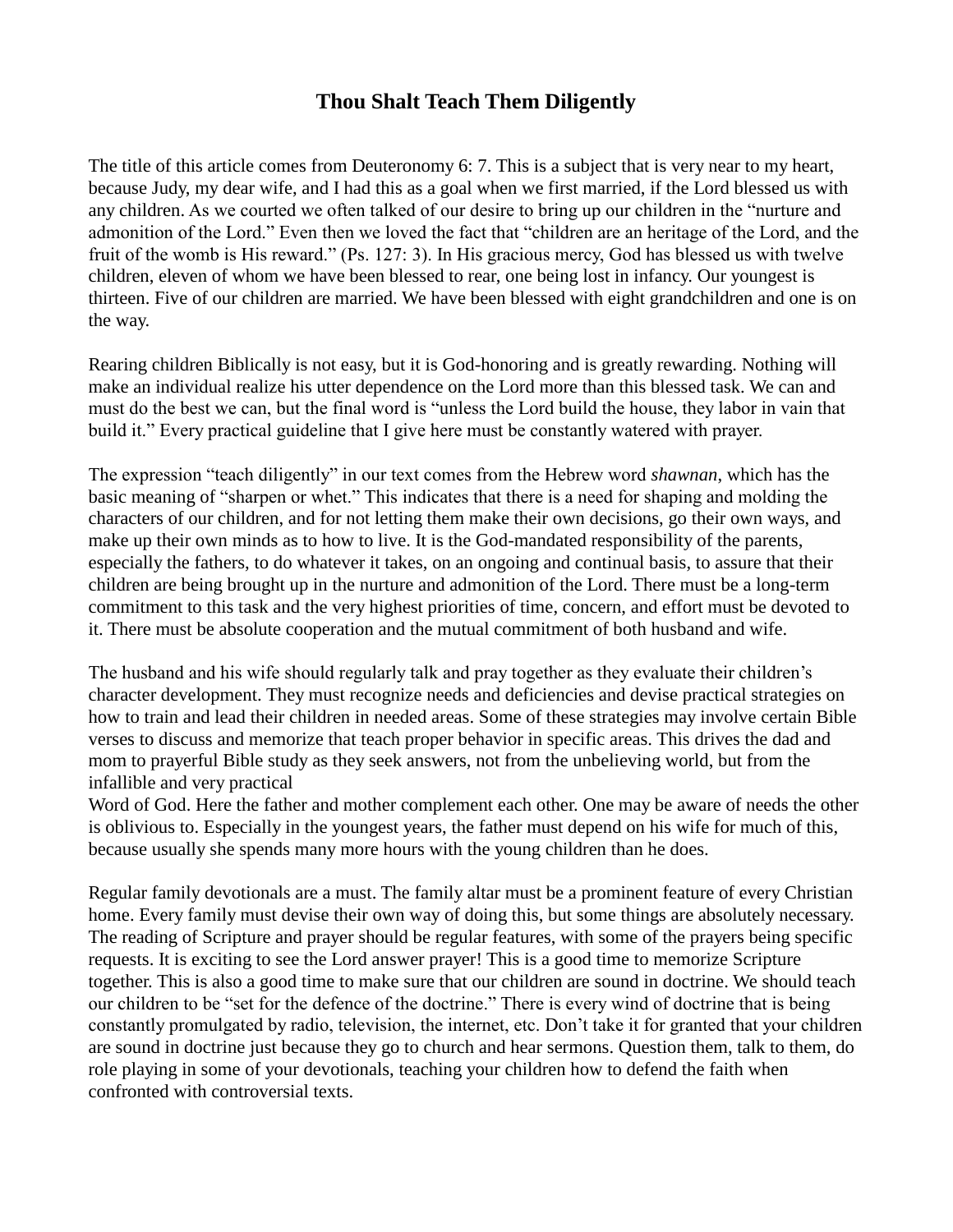Also we must train our children to be sound in living. We must help them develop strength of character and to be able to withstand the many temptations they will be constantly facing. Prepare them for what to say and do when confronted with such temptations as pornography, immorality, immodest dress, drugs, alcohol, etc. They must be trained to "purpose in their hearts," as Daniel did, before the fiery temptation comes. They must be Scripturally trained to almost instinctively do the right thing. They must be trained to stand alone, when tempted with the phrase "everybody is doing it." This listing of things to be done should give each parent many ideas of how to conduct profitable family devotions.

We should be very careful who our children are around and who influences them. Peers have an immense influence on children. We must make sure that our children are constantly around peers who reinforce our moral standards and our doctrinal beliefs. We have gone to the immense exertion of having our own one-room school and of doing home schooling just to make sure that our children were constantly exposed to the truth. We are missing the boat if our children's best friends don't come from like-minded family members and children from the church.

To properly train children we must be willing to change some things as they grow older. While they are very young they must be taught to respect and obey parental authority. As they mature we can allow them to do some decision making, whereas we had to make virtually all their decisions for them when they were younger. We can also give them more freedom to come and to go. However, I would like to give a very strong word of caution here. I believe that many parents make the mistake of giving too much freedom too soon. When our children come to college age, they face the most difficult challenges they have ever faced. This is certainly not the time for the parents to relax and think that their parenting days are over. Many young people who have been properly reared in Christian homes, make shipwreck of the faith and ruin their lives by making bad decisions in their late teens and early twenties. We have all seen some heartbreaking examples of this.

I personally believe that in most cases it is best for even older children to live at home until they are married. I am thankful that our children have enjoyed being at home so much that they have not wanted to leave home until they have been blessed with mates and have established homes of their own. In doing this they have lived in a wholesome atmosphere and have saved a lot of money. We have had two exceptions to this, but even then we made sure our children were in a wholesome Christian environment and we kept close tabs on them.

Parents be very alert to the world that your young adult children are facing. Don't become so selfabsorbed by your busy schedule that you neglect at this crucial point one of the most important tasks that God has given you!

During the entire process of rearing children, it is absolutely necessary to maintain good communications with our children. While we parents must exercise our God-ordained authority, we must not be tyrants. We must be willing to listen to our children. We must show them affection and let them know how much we love them. We must spend time with them and build relationships with them. Josh McDowell once said, "**Rules**, without **Relationships**, leads to **Rebellion**." These are three **R's** that we parents do well to remember.

One of the best ways for fathers to develop relationships with their sons is to work together. I drew very close to my sons as we cut yards together. Teach the boys to work around the house as you do plumbing and other repairs.